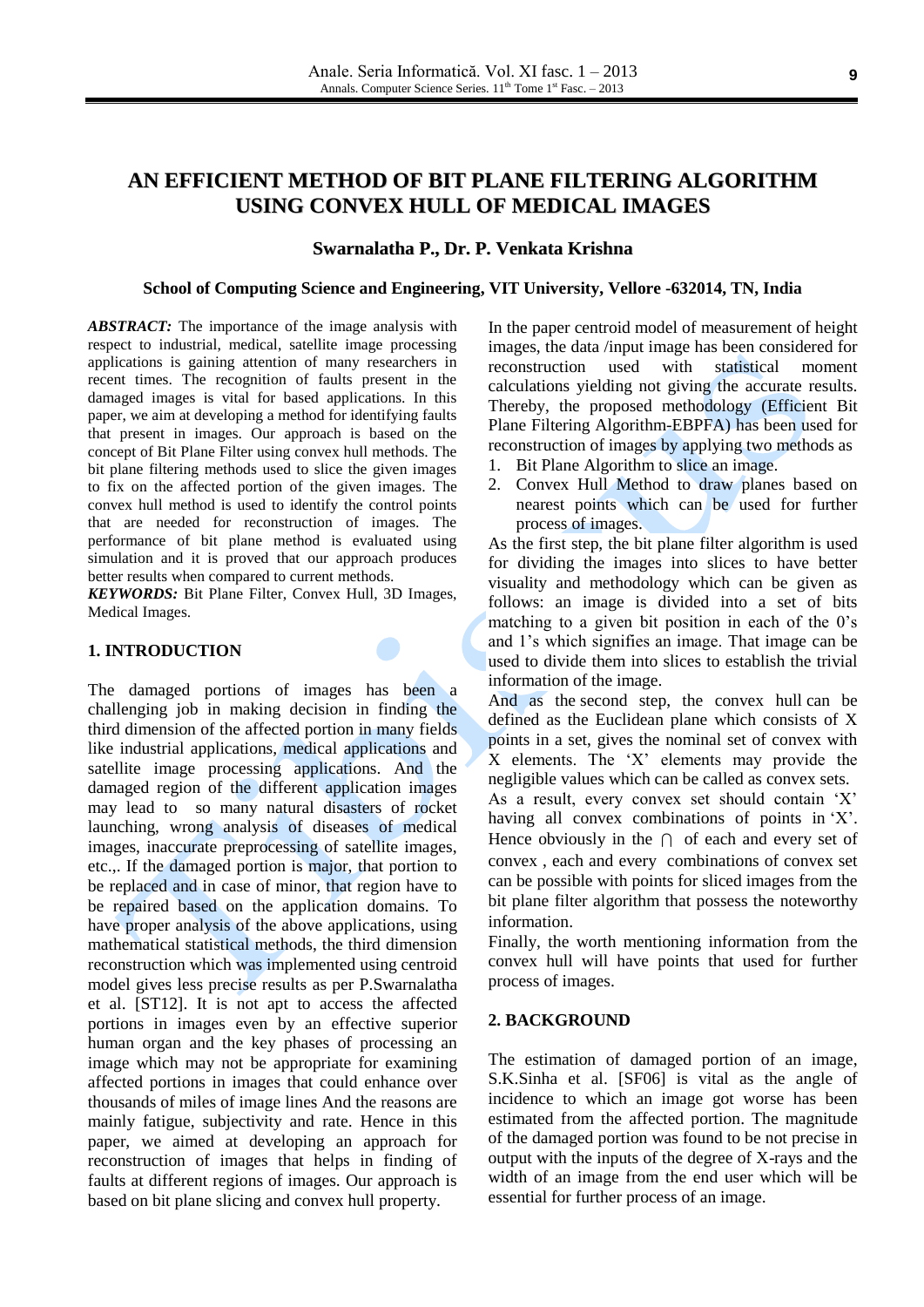In the survey, different image enhancement techniques have been implemented that successfully extracted the features of the affected areas as per table no.1 which is not accurate.

## **2.1 Third Dimension of the Damaged Region**

The third dimension calculation is vital as the angle of incidence of damaged image can be analyzed based on the above computation. The degree of Xrays and the image dimensions of width, height and length have been considered as an intake from the end user. The damaged portion of an image is shown below with the formula for finding the affected region.



**Fig. 1: Component with damaged region**



**Fig. 2: Height of the damaged portion**

The solution for computing height is:

$$
Height = \left(\frac{l/2 + x}{Tan \ \alpha} + \delta\right) - \frac{W}{Sin \ \alpha}
$$

 $l = Measurement$  lengthwise of the damaged portion  $x = 0$ ; Assuming that affected portion is accurately in the midpoint

 $\alpha$  = Scale of the X-rays

 $W =$  Distance across the affected region

 $\delta$  = Width of an image

We have to replace the damaged image with a new image if the third dimension of the damaged portion is more than the width of the damaged picture Swarnalatha P et al.[S+09].

In Joydeep Biswas et al. [BV06], the quantity of the third dimension point shade is reduced by generating a smaller set of "plane filtered" third dimension points, which computes convex polygons to fit the plane filtered points. And the points are iteratively merge convex plane polygons without maintaining a history of all observed plane filtered points and perform all of the above in real time and at full frame rates.

As per Chuan-Yu Cho et al. [C+05], a scaleable bitstream has been derived from different slices by using the bitplane coding methods. An inefficiency of straightforward combining method has become a restricted access at the time of decoding a eminence improvement bitstream with many bit slices, they have projected a traditional bitslice coding/decoding method of non-optimised FGS codec which takes care by not only making the decoding time independent of the bitplane numbers which has been joined as the bitslice decoding that require lots of bitwise procedures at the time of joining bitslices into their coefficients in the decoder but also by joining time  $by > 8$  factor. And thereby solved the problem by enabling the bitslices which have to be decoded in terms of time without any other extra calculations of bitslice combination time received from the layer of enhancement decoder.

Andr´es Fr´ıas-Vel´azquez et al. [FP10] deals with a new parallel method which will do stack morphological filters, compared to logical methods and positive boolean procedures that can be done in an equivalent way to get the changed bit-slices of the application of image bitwise decomposition to stagemanage the image with grayscale at a bit-slice level. The derivation of the mixture of bitwise and threshold disintegration which has been supervised and studied has lead to a binary encoded algorithm whose control flow is full. And the algorithm gives an attractive presentation depending on the histogram of an image by way of survey of their hierarchical processing and connection among 0's and 1's decompositions.

Christian Böhm et al. [BK01] discuss about the usage of multidimensional index templates for the purpose of the convex hull of a point database such as R-trees with an algorithm of two convex hull methods.

First method pass over the depth-first index and second one provides an importance to every live node by corresponding to the highest distance of object portion to the approximate convex hull. This has resulted in the prominence over processes which store in flat files with the point set.

Xianquan Zhang and Zhenjun Tang et al. [Z+10] deals with planar sets of less-portion of convex hull of polygon and proved that the hull can function in a same way compared to the sorting algorithm of quicksort which requires many methods for some versions of points compared to Graham"s algorithm. Verification also has been obtained which recommended that the hull was superior to the other sorting methods.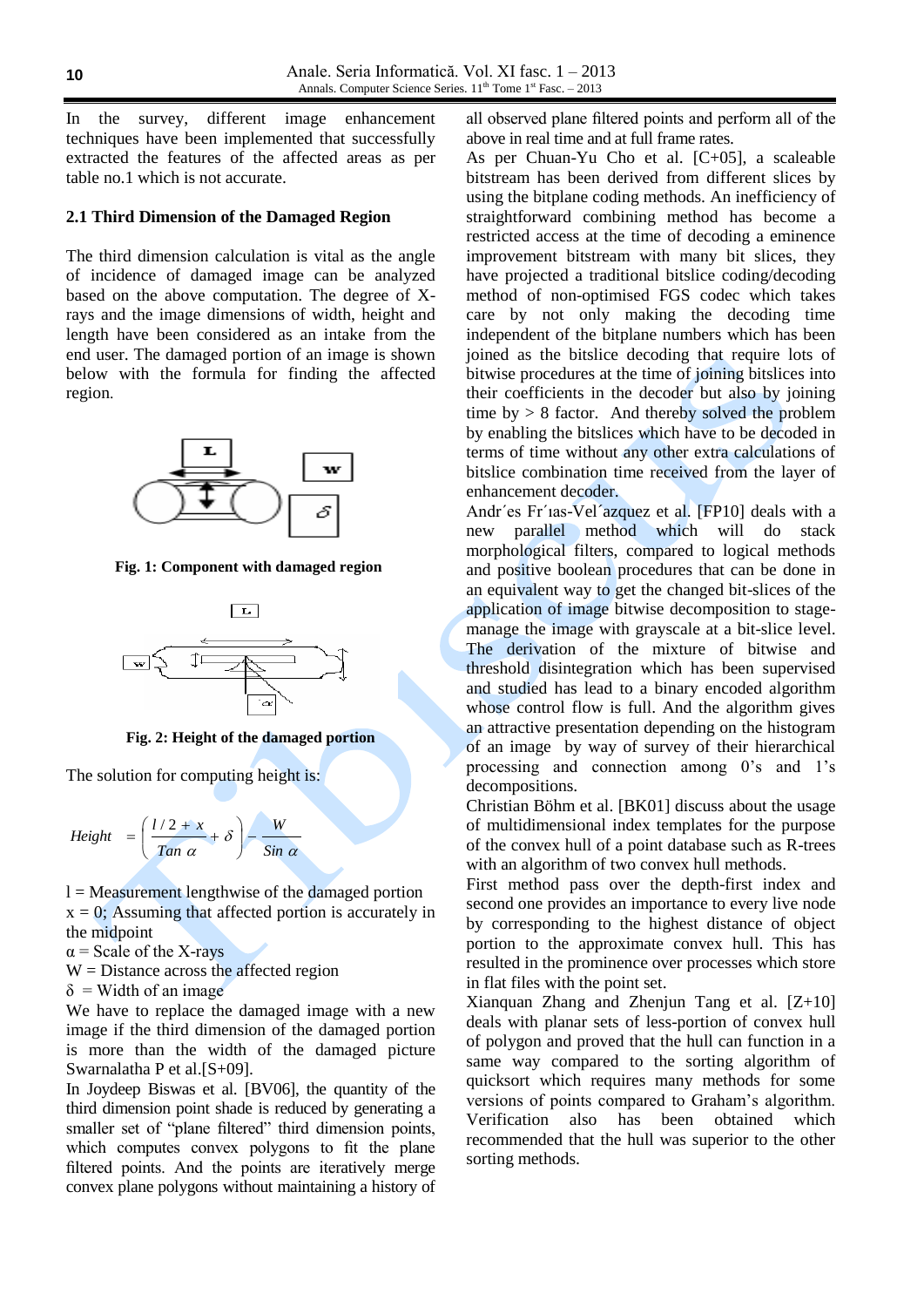Anale. Seria Informatică. Vol. XI fasc. 1 – 2013 Annals. Computer Science Series. 11<sup>th</sup> Tome 1<sup>st</sup> Fasc. – 2013

| New image | Cropped<br>Characteristic | raoic r. r aramcicro or ruira Dimichsión<br>Measurement<br>lengthwise<br>$(in \, mm)$ | Thickness<br>$(in \, mm)$ | Height<br>$(in \, mm)$ | Damaged portion<br>category | Measure of damaged<br>portion |
|-----------|---------------------------|---------------------------------------------------------------------------------------|---------------------------|------------------------|-----------------------------|-------------------------------|
|           |                           | 7.0                                                                                   | 2.0                       | 2.3104                 | Crack                       | Maximum damaged<br>area       |
|           |                           | 1.15                                                                                  | 1.0                       | 1.7106                 | Crack                       | Minimum damaged<br>area       |
|           |                           | 19.0                                                                                  | 28.5                      | $>$ width              | Crack                       | Maximum damaged<br>area       |
|           |                           | 18.0                                                                                  | 3.5                       | 3.9431                 | Crack                       | Maximum<br>damaged area       |

**Table 1: Parameters of Third Dimension**

In M.Mohammed Sathik et al. [SP10], the fracture which is a break or crack in the bone of the medical images can be easily found in the damaged area. But may not be possible due to lack of sufficient details needed to diagnose. Hence these images can be enhanced by adding the color map. The method in this paper produces different bit level images wherein the Bit Level 6 is evaluated for Red Green Blue colors of the Original image and it is evaluated with the Bit level 6 of the original image. Thus the result shows that the colored X-Ray image Bit level 6 yield more details than the Bit level 6 of gray scale X-Ray image.

T. Ashok Kumar et al. [APP12] facilitates and improves diagnosis in various ways by applying key stages of image processing in ocular fundus images. Optic disc and macula which are the main landmarks for an image registration that is vital has been considered for the better follow up of retinal images. From the background, the proposed algorithm [EBPFA] is given in figure 3 which will perform efficiently compared to other techniques. And the block diagram discuss about the phases of median filter with bit plane slicing,convex hull, shape recognition which will be given for further investigation of reconstruction of images.





**Fig. 3: Block diagram of the Efficient Bit Plane Filtering Algorithm-EBPFA**

## **3. BIT PLANE FILTERING METHOD**

## **3.1. Preprocessing of an Image**

The preprocessing of an image using median filter for better quality is performed as follows:-

#### **3.1.1. Median:**

Median Filter is used one of the nonlinear filtering methods that can be used to remove noise from an image which becomes as a processing step to carry out for the further phases. And it stores edges by removing noise and hence enhanced the image.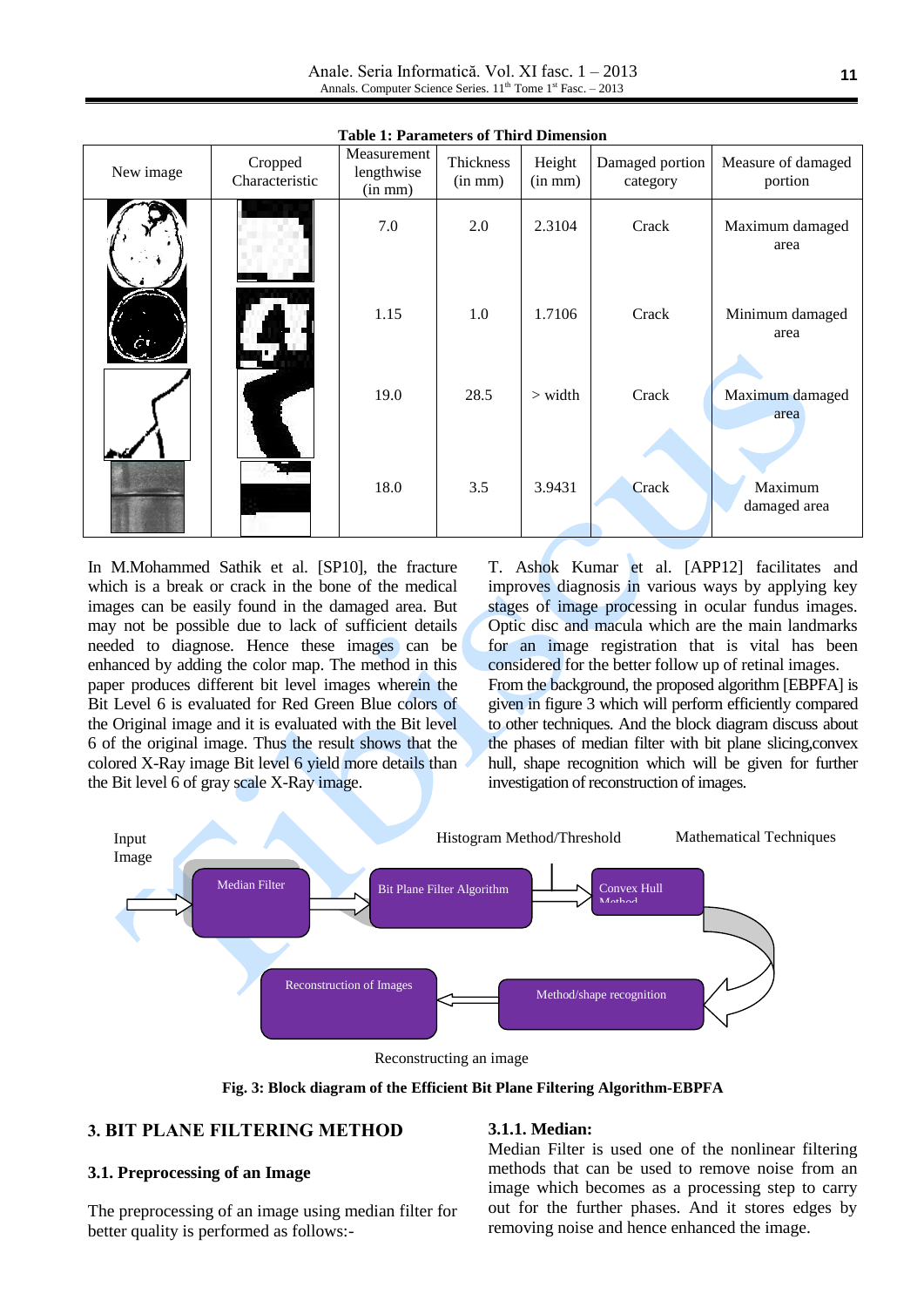

 **Fig. 4: Enhanced Image**

Noise can be in the form of bright pixels or dark pixels with uneven distribution of pixels in the image. Noise can affect the image with the filter based on two aspects of the spatial extent of the neighborhood and the pixels going to take part in the computation.

## **3.2. Bit Plane Filtering Algorithm**

A bit plane of an image can be divided into a set of bits corresponding to a given bit position in each of the 0"s and 1"s which gives an image which can be used to divide them into slices to find the bit planes. Those bit planes are used to divide the entire image into slices to find out the trivial information of the image.

The illustration for 8 bit value 10011011 will become as 155 in decimal values which is computed as and can be computed with as cartisioning the bit value cartisioned with POW of base 2 to the required positions of bits. Pre-processing the image should be carried on for the detection and extraction of the significant features, Ersin Gose, Andres Frıas-Velazquez et al. [Gos11, FP10].

Hence, the first bit plane gives an image with more distortions and thereby reducing plane by plane to medium and thus gives the final stage as a value of  $2^{(m-n)}$ . As a result, adding a bit plane gives a better approximation as that of different bit plane methods T. Ashok Kumar et al. [APP12]. In the figure 11, sample output of the bit plane is shown.

An important thing of using bit planes is to find the resultant bit plane with random noise or with trivial information.

## **Algorithm: Bit Plane Algorithm**

Input Image:

Declare n, m of an integer variables and matrix and pixels of array variables

The variable 'i' should be incremented and count the number of 1's in the first 3 most significant bit planes.

Then apply the procedure and compute mean value for the declared array by applying binary addition operator.

> for the computed mean value, we have to replace the center pixel that should be iterated for the entire image.

We can thus remove noise by preserving edges of the image. For every row and column, the algorithm is iterated, till measurement lengthwise < than n and m

#### **Procedure**

```
for (row to n)
for (col to m) 
Raster rst = img.getRaster();
gL = rst.getSample(r, c);mat[r][c] = gL;s=IntegertoBinary((int)matrix[r][c]);
leng = obj.length() - 1;boolean b == false;
leng2 = 7;
if(leng<7)
        b = true; i=leng; while(i>= 0)
                  {ch = s.charAt(i)};
                 x= Character.getNumericValue(ch);
if(b=false)
         assign x to pix[cnt][i] ;
else 
if(b=true){
         assign x to pix[cnt][len2];
\{ \cnt++; \} \cnt++; \} \cnt++; \times
and to get the bit planes declare the bit 0 to bit 7 array 
variables, 
as bit0 = new int[(r * c)];to bit7 = new int[(r^*c)];
Initialise values of pixels, pix[i] \in \{0, 1, 2, \ldots 7\}initially, updated by bit planes
loop number, i \in \{0,1,2,...n^*m\}, initially 0, will be
instantiated to a integer value.
sub_module:
Initialise values of pixels, i=r*c;
Start the procedure with bit 7// BIT 7
i=0; while(r*c){bit[i] = pix[i][0]; }
and end till bit 0 //BIT 0
j=0; while (r * c){ bit[j] = pix[j][7]; }
```
#### **3.3. Equalization of Histogram**

We represent the gray levels of the image to be improved by declaring R as a variable which should be standardized to the interval  $[0,1]$  with  $R=0$  in place of black and R=1 instead of white. In a while, we observe as a discrete formulation and agree to pixel values which should be in the interval [0,l-1] where l is the maximum gray level value.

We focal point on conversion of the type for any R fulfilling the abovementioned circumstances,

$$
S = t(R) 0 \le r \le 1 \tag{3.3.1}
$$

which generates a intensity 'S' for each and every pixel rate  $'R'$  in the creative image.  $t(R)$  which is a conversion method assuring the below constraints:

 $(a)t(R)$  is single - valued and monotonically increasing in the interval  $0 \le R \le 1$ ; and

(b)0≤t(R) ≤1 for 0≤ R ≤1. (3.3.2)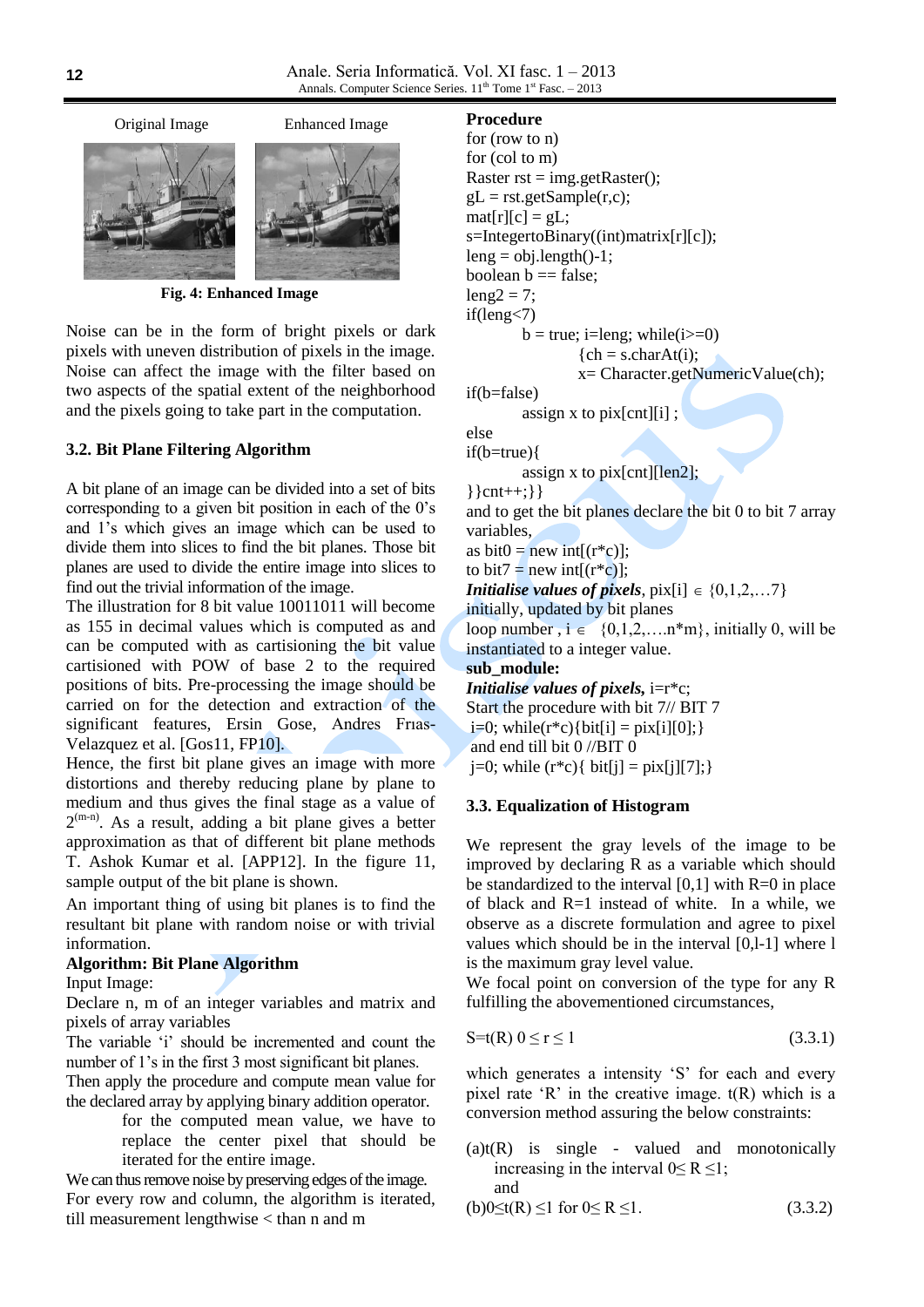$'R'$  and 'S' are random operators where  $P_r(r)$  and  $P_s(s)$  refer to the probability density methods where the subscripts on P has been given to note that  $P_r$  and P<sup>s</sup> are various methods discuss with probabilities and additions as a substitute of probability density methods and integrals. The probability of frequency of gray level  $R_k$  in an image is estimated by

$$
P_r(R_k) = N_k/N \quad k = 0, 1, 2, ..., 1 - 1 \tag{3.3.3}
$$

Thereby, N stands for the total number of feasible gray levels in the image,  $N_k$  can be the number of pixels which have gray level  $R_k$  and l is the sum number of likely gray levels in the image. The transformation method of discrete description can be known in equation (1.2) is

$$
S_k = T(R_k) = \sum P_r(R_j) = \sum N_j/N \quad k = 0, 1, 2, ..., 1 - 1 \tag{3.3.4}
$$

Hence, mapping every pixel with level  $R_k$  in the input image into a equivalent pixel with height  $S_k$  in the output image has lead to a processed image via Eq. (4.3). The design of  $P_r(R_k)$  vs  $R_k$  is known as histogram equalization of histogram or linearization of histogram, M.Mohammed Sathik et al. [SP10].



**Fig.5:a. Histogram of a normal image - I**



**Fig.5:b. Histogram of a normal image - II**

## **3.4. Thresholding**

Processing boundaries of objects can be otherwise called as Thresholding. The process will be as taking one random image and mapping all the pixels of the image whose values fall between a low value to a high value and computing the destination image by comparison of distant various bands.



 **Fig. 6:a. Original image - I with threshold**



**Fig.6:b. Original image - II with threshold**

#### **Process: Threshold**

We have to get a variable of 'T' that should be assigned to a intensity. And give the loop with minimum and maximum intensity values of the image which will find the mid point as an initial estimate, then segment the image using 'T' value and thereby getting the edge points. The full process should be applied for the entire image till edge points have been detected. We compare the various threshold techniques as normal, otsu, fuzziness for better slicing of images as given in the table below:-

**Table 2: Comparison of the threshold techniques**

| <b>Bit Plane</b>  | Normal    | Otsu      | <b>Fuzziness</b> |
|-------------------|-----------|-----------|------------------|
| Nos.              | Threshold | Threshold | Threshold        |
| Zero              | 127.8814  | 45        | 127.5            |
| One               | 127.8570  | 41        | 126.0            |
| Two               | 127.8709  | 49        | 129.5            |
| Three             | 127.8514  | 42        | 126.5            |
| Four              | 127.8127  | 38        | 125.5            |
| Five              | 127.8137  | 43        | 130.5            |
| <b>Six</b>        | 127.8168  | 41        | 127.0            |
| Seven             | 127.8168  | 41        | 127.0            |
| Enhanced<br>Image | 126.3744  | 57.2365   | 127.5            |
| Original<br>Image | 102.3657  | 102       | 89.5             |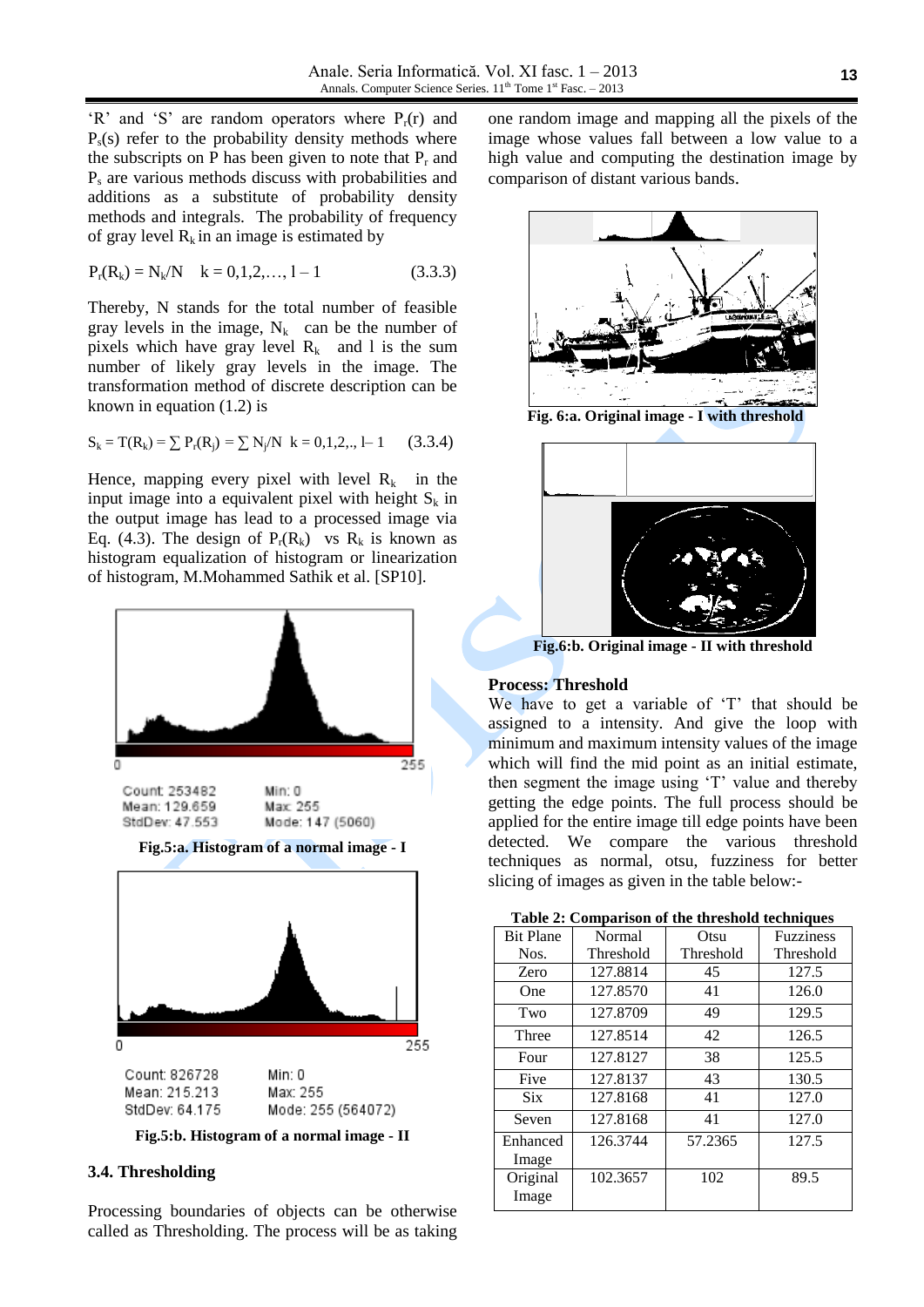Edge points have to be found by highest modulus of the gradient vector in the path to which the gradient vector points in the image plane, Zhonghua Iiu Qilong wang [ZQ00].

Threshold can be set for a thorough intensity value with threshold techniques. The midpoint between the minimum and maximum intensity values in the image can be used for the purpose of initial estimate with final midpoints. Two groups will be formed with the segmentation by using threshold.

Proper classification to the pixels of the image into classes has been done by applying the structuring elements.

Thereby the characteristics of the damaged portion can be cropped from the image with the differed horizontal structuring element by performing the set difference operation.

We have to get each and every pixel, whose intensity value exists below a considered particular intensity assessment.

The damaged portions can be attained by finding a particular intensity assessment that exists below the previous value using threshold technique, P.Swarnalatha et al. [ST12].

## **3.5. Comparative Analysis of Mathematical Statistical Techniques**

The different mathematical statistical methods can be applied on the bit-plane to get the efficiency of the Efficient Bit Plane Filtering Algorithm-EBPFA, Ioannis Pitas,Anastasios N et al., Chuan-Yu Cho et al. [PV86, C+05].

## **3.5.1. Mean:**

The mean can be also known as standard that can be calculated as the total of each and every of the experimental results from a trial that has to be divided by the total number of events using 'x' as given below:-

$$
\overline{x} = \frac{1}{n} \sum_{i=1}^{n} x
$$
 (3.5.1.1)

where 'n' stands for sample size and 'x' for the experimental valued.

## **3.5.2. Variance and Standard Deviation:**

The techniques Variance and Standard Deviation are used to find average, "x" which have to be read and subtracted from each experimental value to a table format. Later we have to square the differences and added to the result in a table column. Lastly, by dividing the resultant value by n-1 thereby getting the variance. And we have to find the square root of the variance to compute the standard deviation. the gradient vector in the path in the practice of the matter of the state<br>
vector points in the image plane. Zhongbua Eu<br>
Olivey and  $Z$  and the deviation of stan<br>
Unreg went of the state of the state of the state of the

$$
S^{2} = \frac{1}{n-1} \sum_{i=1}^{n} (x - \overline{x})^{2}
$$
 (3.5.2.1)

and the deviation of standard as

$$
S = \sqrt{\frac{1}{n-1} \sum_{i=1}^{n} (x - \overline{x})^2}
$$
 (3.5.2.2)

| <b>Table 3: Comparison of Various Mathematical</b> |
|----------------------------------------------------|
| <b>Statisitical Methods</b>                        |

| <b>Bit Plane</b><br>Nos. | Mean     | Standard<br>Deviation | Variance |
|--------------------------|----------|-----------------------|----------|
| Zero                     | 167.2938 | 119.3411              | 127.5    |
| One                      | 167.3954 | 119.2858              | 126.0    |
| Two                      | 167.8989 | 119.1347              | 129.5    |
| Three                    | 169.8941 | 118.4416              | 126.5    |
| Four                     | 172.4774 | 117.4697              | 125.5    |
| Five                     | 173.6710 | 117.0018              | 130.5    |
| <b>Six</b>               | 173.7286 | 116.9788              | 127.0    |
| Seven                    | 173.7286 | 116.9788              | 127.0    |
| Original                 | 129.7129 | 46.6369               | 102.5    |
| Image                    |          |                       |          |

The bit plane filter algorithm using various mathematical statistical techniques has been given in the figure 11. And the output yields better slicing of images with different threshold types needed for the convex hull which is an intersection of all convex sets.

## **4. CONVEX HULL METHOD**

We can term convex hull of a known set  $'X'$  as given below:

The convex hull is described as a set "X" of dots in the Euclidean plane that outputs the minimum convex set which contains "X", and be known as the convex sets with the least value, etc. And the least convex set 'X' contains, the combination of a finite point set 'S'. Thereby, we can get the set of each and every convex arrangement in the connection of sets.



The convex hull is the arrangements of points which represents for each and every point of set 'S'.

$$
\left\{\sum_{i=1}^{k} \alpha_i x_i \middle| x_i \in S, x_i \in R^+ \cup \{0\}, \sum_{i=1}^{k} \alpha_i = 1 \right\}
$$
 (4.1)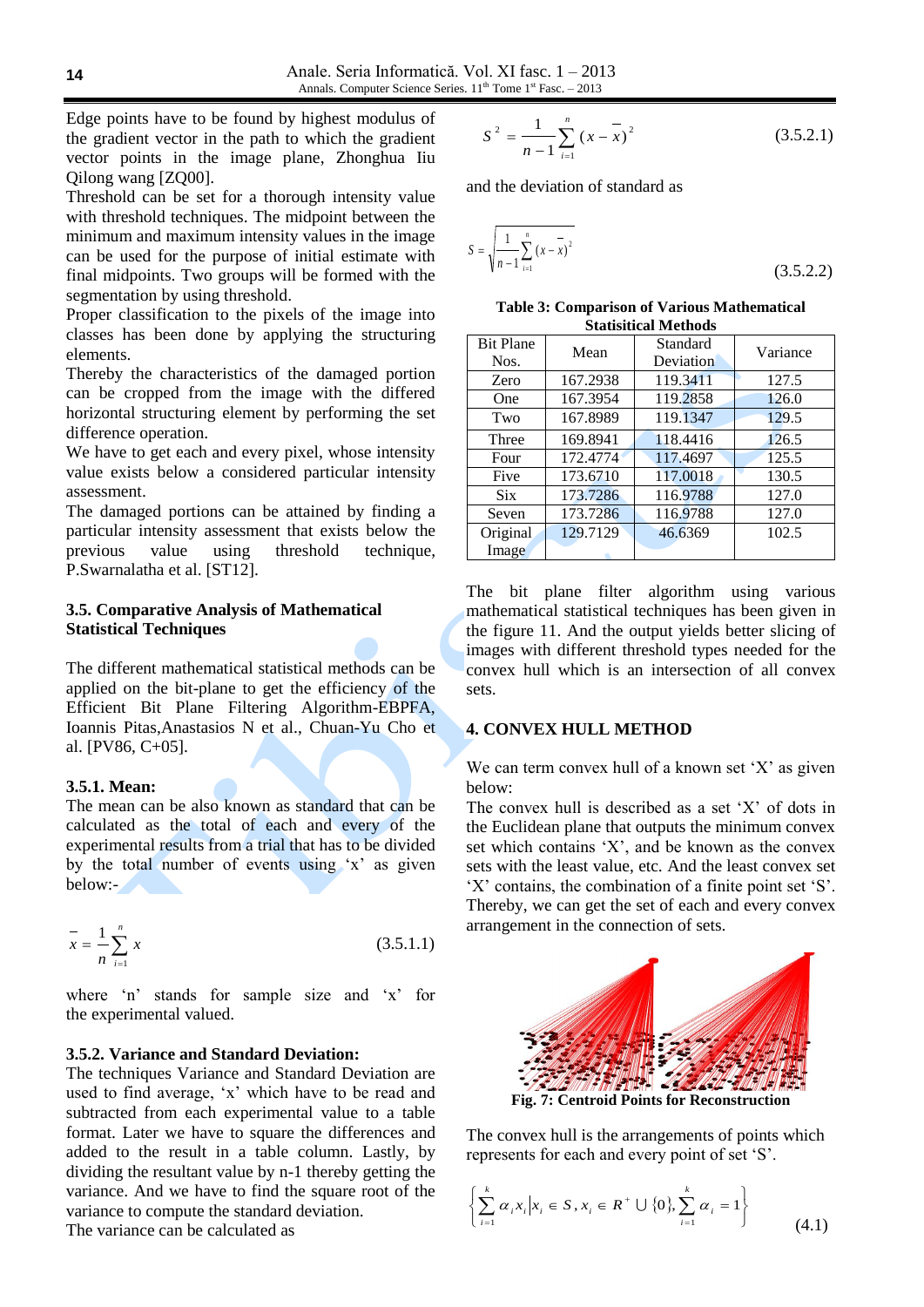Note: The combination of all coefficients,  $\alpha_i$ , should be non-unconstructive.

A polytope of convex in  $R^n$  is formed from the hull of a finite set  $P \in R^n$ , where every  $p \in P$  such that  $p \notin Conv(P \setminus \{p\})$  is known as term vertex. By

the way, a polytope of convex of  $R^n$  is the convex hull of their vertices.

And if the dots are on a line means, the convex will be the line segment that joins the two dots at the outermost. The convex is a polygon if and not only each and every dots will be on the line of the planar case.

In the same way, the least polyhedron which contains all the dots in the set will result in three dimensions hull.



**Fig.8: a – 3D Visualization of the convex hull image-I**



**Fig.8: b – 3D Visualization of the convex hull image-II**

## **5. INVESTIGATIONAL OUTCOME**

The outcome of the experiment is the execution of two sets of algorithms that have been executed to explain the efficiency and effectiveness of EBPFA and convex hull. First, we have divided the images into planes using EBPFA and thereby reducing the noise by applying on images. The different mathematical statistical methods were applied on the bit-plane to get the efficiency of the Efficient Bit Plane Filtering Algorithm-EBPFA. And we compare the various threshold techniques to have better quality image. Next, we tested the convex hull algorithm on a set of finite points on different applications which will be considered in future for further life cycle of an image.

## **6. CONCLUSION AND FUTURE WORK**

In this paper, we introduced Efficient Bit Plane Filtering Algorithm which divides the image into planes based on the filtered points and extraction of information needed for further process. And noise

detection has been obtained by applying median filter. The enhanced image has been made for bit plane filter algorithm using various mathematical statistical techniques with different threshold types. And in future, the author"s aim is to reconstruct the image with the help of the output of convex hull algorithm to get better interpretation of dimensions.



**techniques**



**Fig.9:b.Graphical Representation of mathematical techniques**



**Fig.10:a,b,c - Convex Hull Algorithm for extraction of points of further reconstruction**